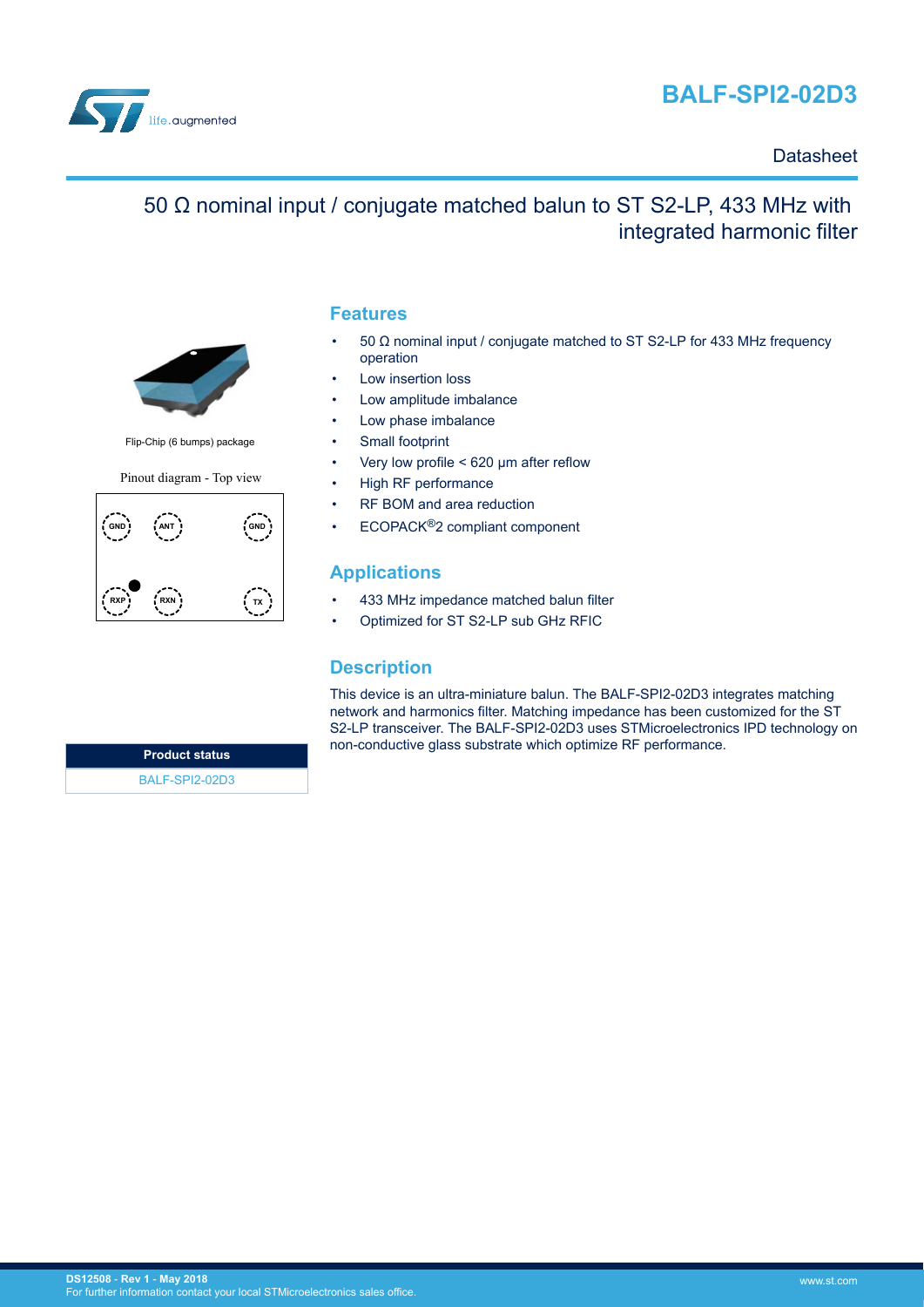## **1 Characteristics**

|                             | Symbol   Parameter                                                                                        | <b>Value</b>    | <b>Unit</b> |
|-----------------------------|-----------------------------------------------------------------------------------------------------------|-----------------|-------------|
| $P_{IN}$                    | Input power RF <sub>IN</sub>                                                                              | 20              | dBm         |
| $\mathsf{V}_{\mathsf{ESD}}$ | ESD ratings human body model (JESD22-A114), all I/O one at a time while others connected to<br><b>GND</b> |                 |             |
|                             | ESD ratings machine model (JESD22-A115), all I/O                                                          |                 |             |
| Тор                         | Operating temperature                                                                                     | $-40$ to $+105$ | °C          |

#### **Table 1. Absolute maximum ratings (Tamb = 25 °C)**

#### **Table 2. Impedances (Tamb = 25 °C)**

| <b>Symbol</b> | <b>Parameter</b>                        | <b>Value</b>             |                  |      |             |  |
|---------------|-----------------------------------------|--------------------------|------------------|------|-------------|--|
|               |                                         |                          | Typ.             | Max. | <b>Unit</b> |  |
| $Z_{\rm RX}$  | Nominal differential RX balun impedance |                          | matched ST S2-LP |      |             |  |
| $Z_{TX}$      | Nominal TX filter impedance             |                          |                  |      |             |  |
| <b>ZANT</b>   | Antenna impedance                       | $\overline{\phantom{0}}$ | 50               |      |             |  |

#### **Table 3. Electrical characteristics and RF performances (Tamb = 25 °C)**

| <b>Symbol</b>         | <b>Parameter</b>                                              | <b>Test condition</b> | Value  |      |      | <b>Unit</b> |
|-----------------------|---------------------------------------------------------------|-----------------------|--------|------|------|-------------|
|                       |                                                               |                       | Min.   | Typ. | Max. |             |
| f                     | Frequency range                                               |                       |        | 433  |      | <b>MHz</b>  |
| IL <sub>RX-ANT</sub>  | Insertion loss in bandwidth without mismatch loss (RX balun)  |                       |        | 1.95 | 2.20 | dB          |
| IL <sub>TX-ANT</sub>  | Insertion loss in bandwidth without mismatch loss (TX filter) |                       |        | 3.15 | 3.60 | dB          |
| $RL_{RX-ANT}$         | Input return loss in bandwidth (RX balun)                     |                       |        | 12   |      | dB          |
| RL <sub>TX-ANT</sub>  | Input return loss in bandwidth (TX filter)                    |                       |        | 8.0  |      | dB          |
| $\phi$ <sub>imb</sub> | Output phase imbalance (RX balun)                             |                       |        |      | 2.1  | $\circ$     |
| $A_{\text{imb}}$      | Output amplitude imbalance (RX balun)                         |                       | $-1.1$ |      | 1.1  | dB          |
|                       | Harmonic levels (TX filter)                                   | Attenuation at 2fo    | 52     | 58   |      | dB          |
|                       |                                                               | Attenuation at 3fo    | 53     | 63   |      |             |
| Att                   |                                                               | Attenuation at 4fo    | 54     | 55   |      |             |
|                       |                                                               | Attenuation at 5fo    | 54     | 55   |      |             |
|                       |                                                               | Attenuation at 6fo    | 55     | 56   |      |             |
|                       |                                                               | Attenuation at 7fo    | 56     | 57   |      |             |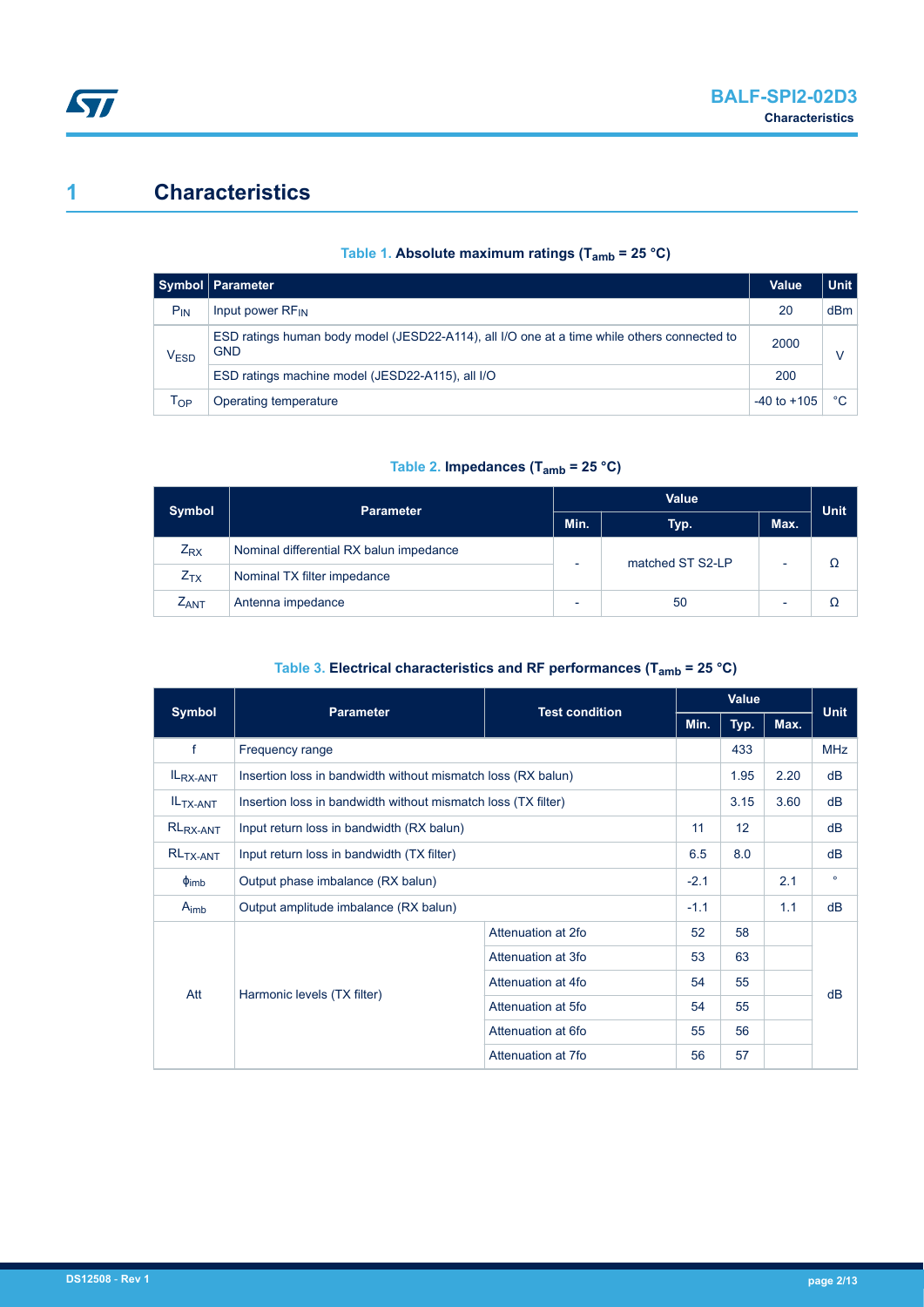

## **1.1 RF measurements (Rx balun)**



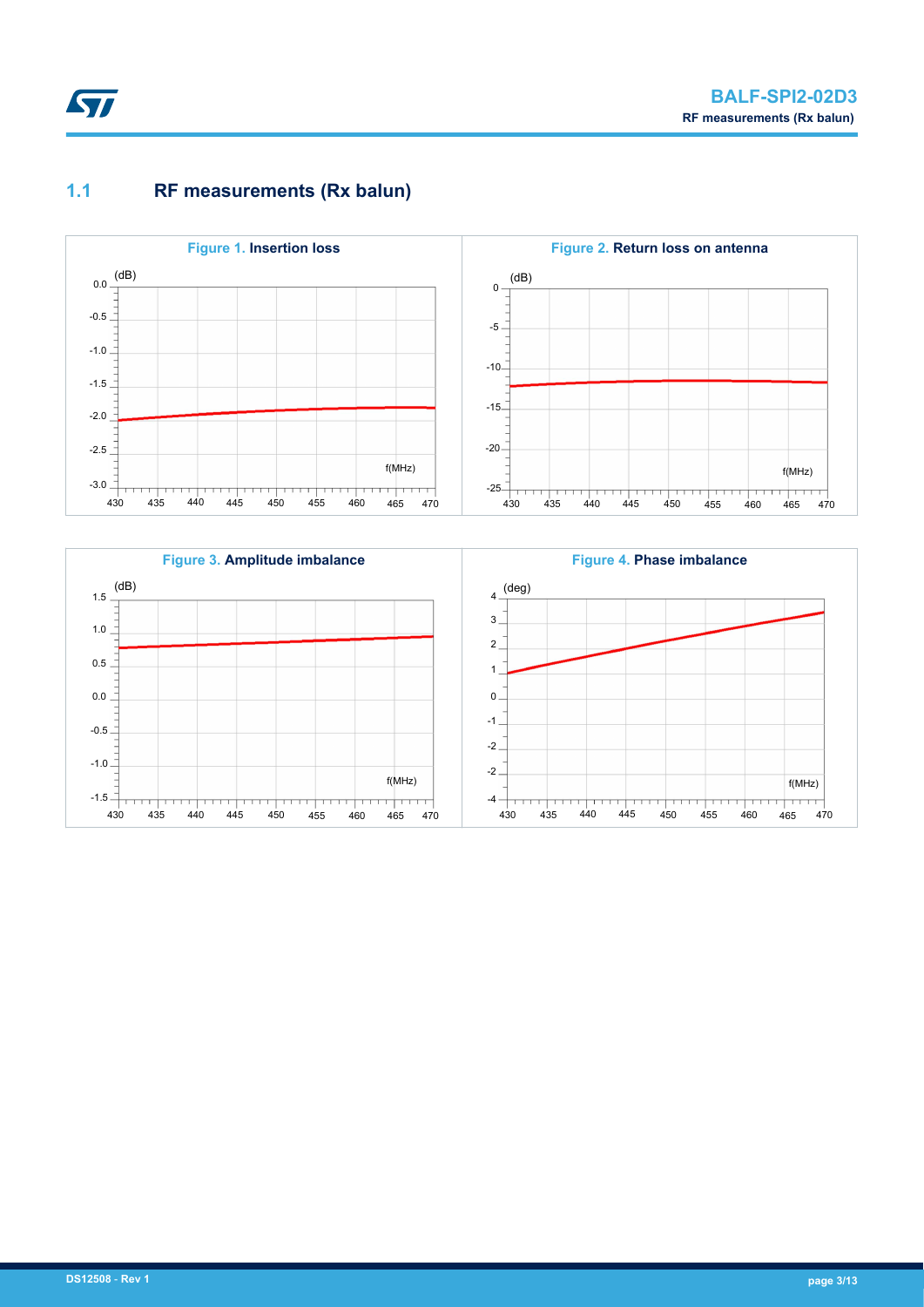# ST

## **1.2 RF measurements (Tx filter)**



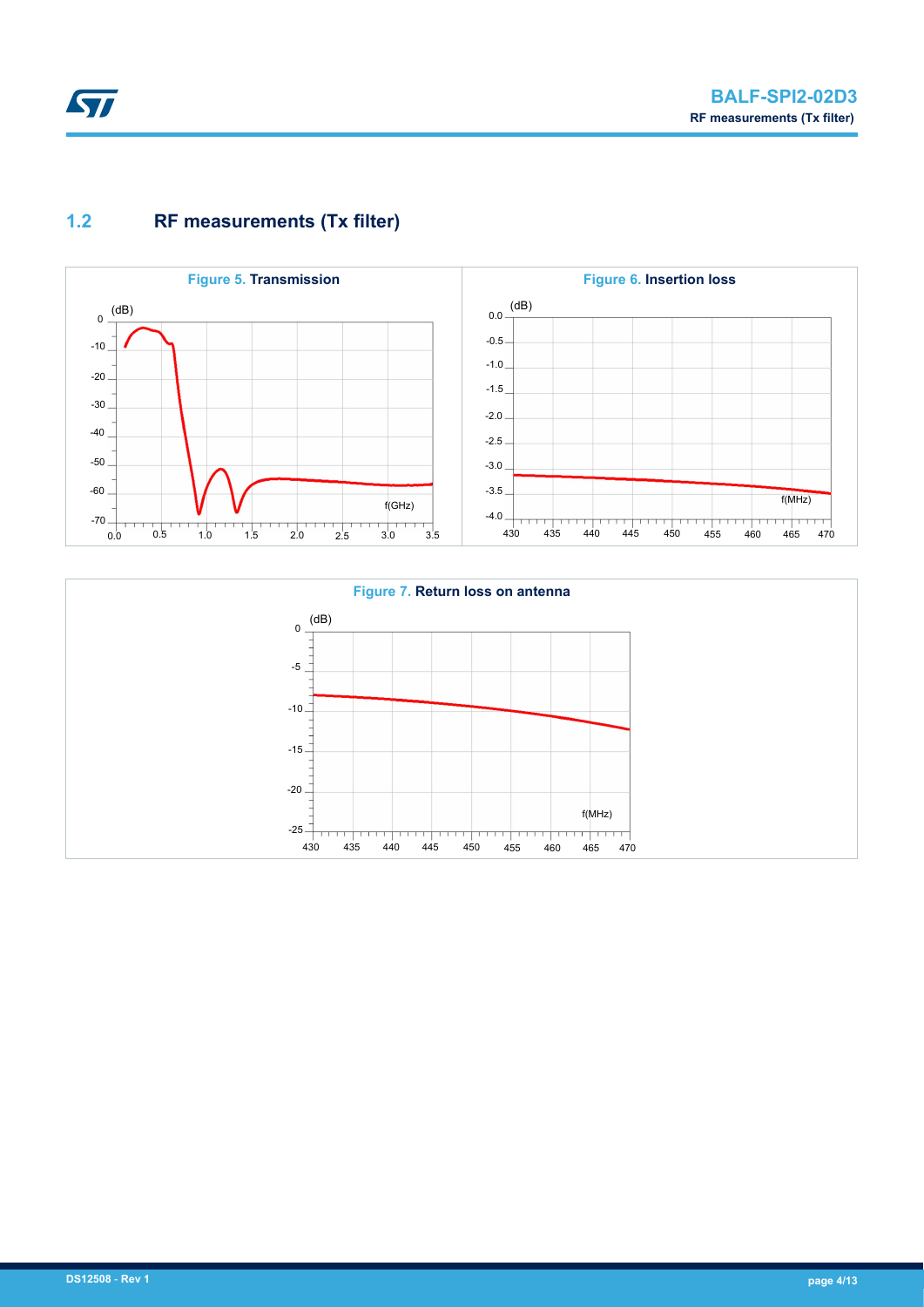## **1.3 ST S2-LP application diagram example**



#### **Figure 8. ST S2-LP application diagram example**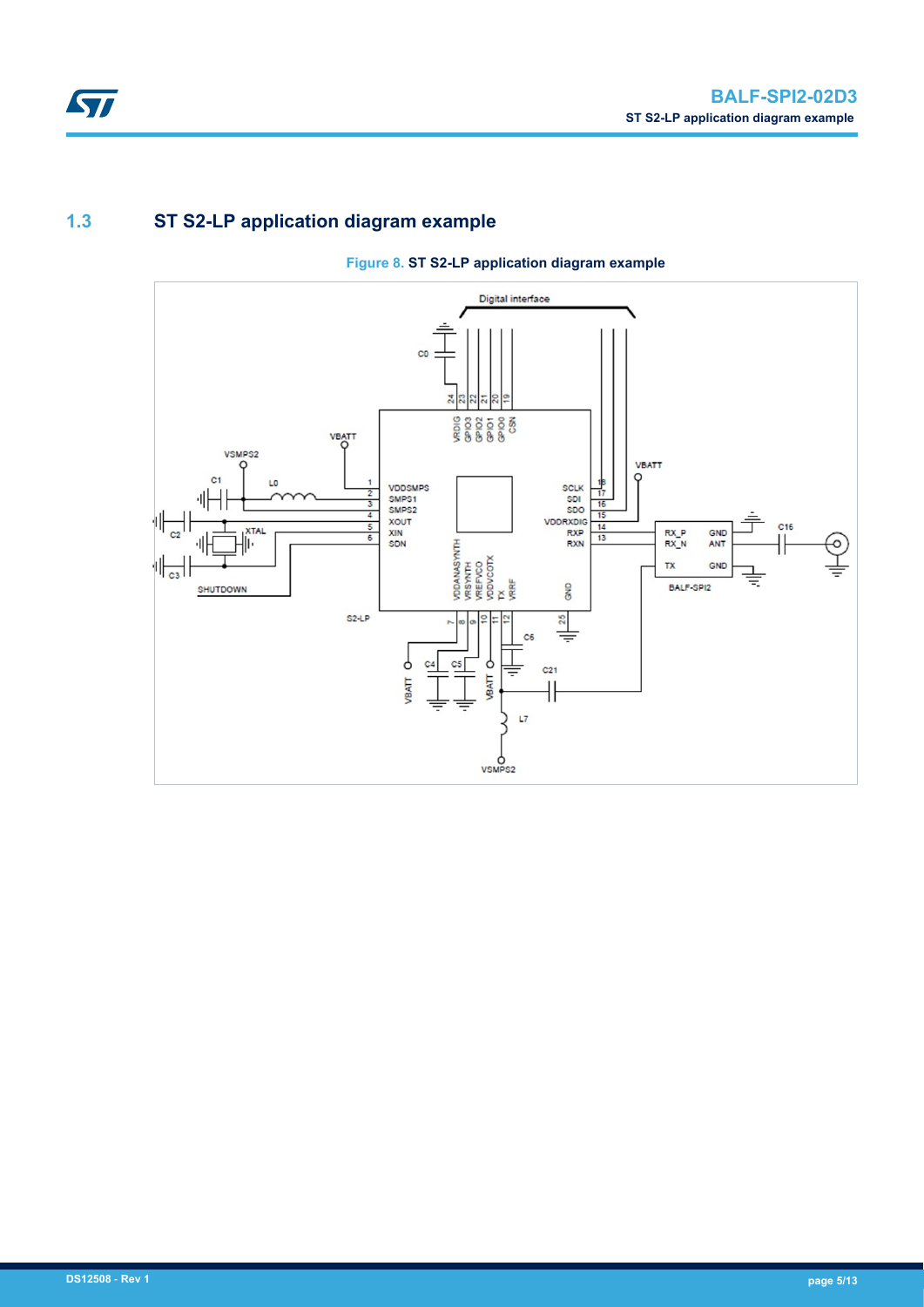## **2 Package information**

In order to meet environmental requirements, ST offers these devices in different grades of ECOPACK® packages, depending on their level of environmental compliance. ECOPACK® specifications, grade definitions and product status are available at: [www.st.com.](http://www.st.com) ECOPACK® is an ST trademark.

### **2.1 Flip-Chip 6 bumps package information**



#### **Figure 9. Flip-Chip 6 bumps package outline (bottom and side view)**

#### **Table 4. Flip-Chip 6 bumps dimensions (in mm)**

| Parameter       | Min.  | Typ.  | Max.  |
|-----------------|-------|-------|-------|
| A               | 0.580 | 0.630 | 0.680 |
| A1              | 0.180 | 0.205 | 0.230 |
| A2              | 0.380 | 0.400 | 0.420 |
| $\sf b$         | 0.230 | 0.255 | 0.280 |
| D               | 2.050 | 2.100 | 2.150 |
| D <sub>1</sub>  |       | 1.210 |       |
| D <sub>2</sub>  |       | 0.500 |       |
| E               | 1.500 | 1.550 | 1.600 |
| E <sub>1</sub>  |       | 1.060 |       |
| fD1             |       | 0.195 |       |
| fD2             |       | 0.195 |       |
| fE <sub>1</sub> |       | 0.195 |       |
| fE <sub>2</sub> |       | 0.295 |       |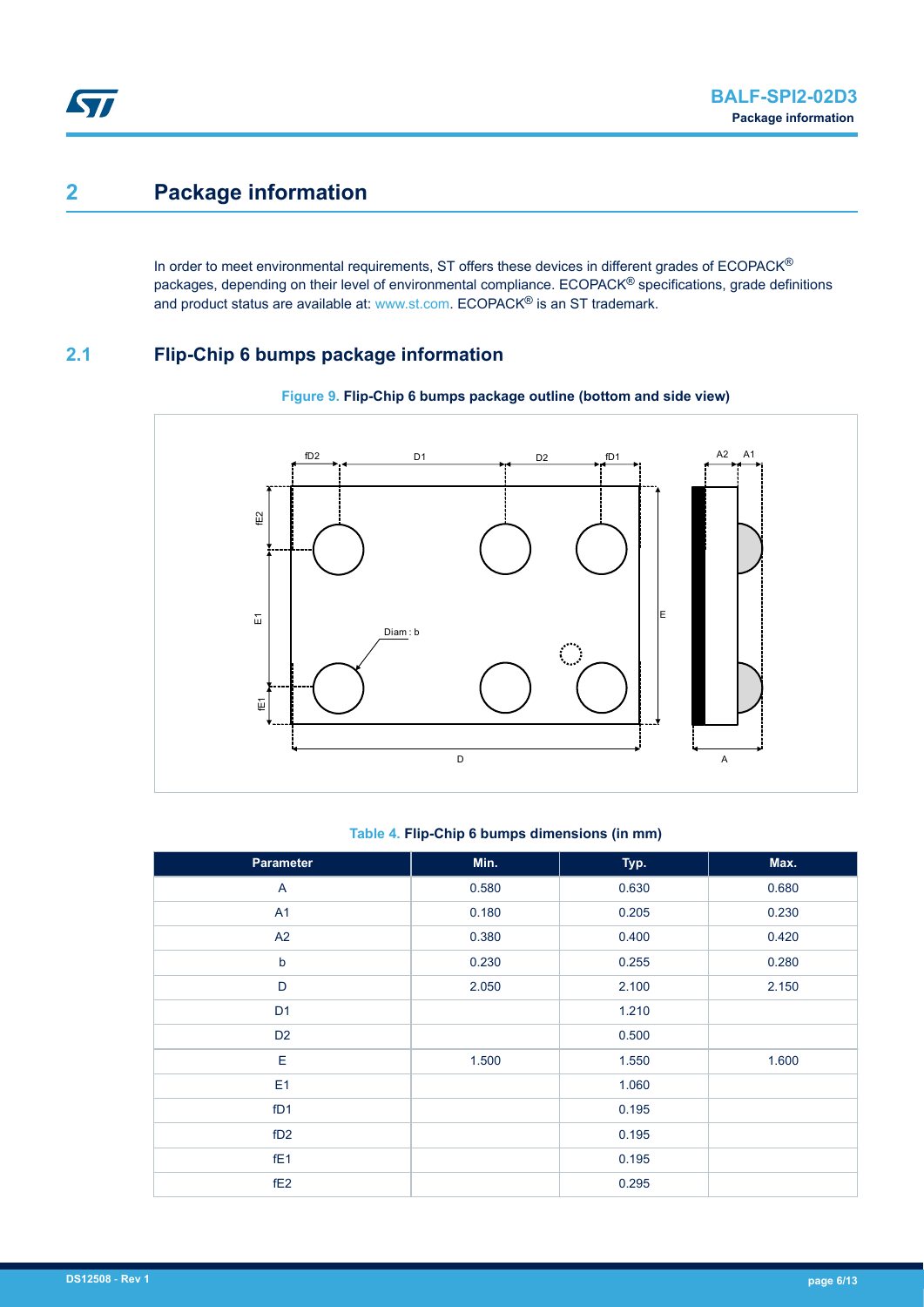## **2.2 Flip-chip 6 bumps packing information**

**Figure 10. Marking**





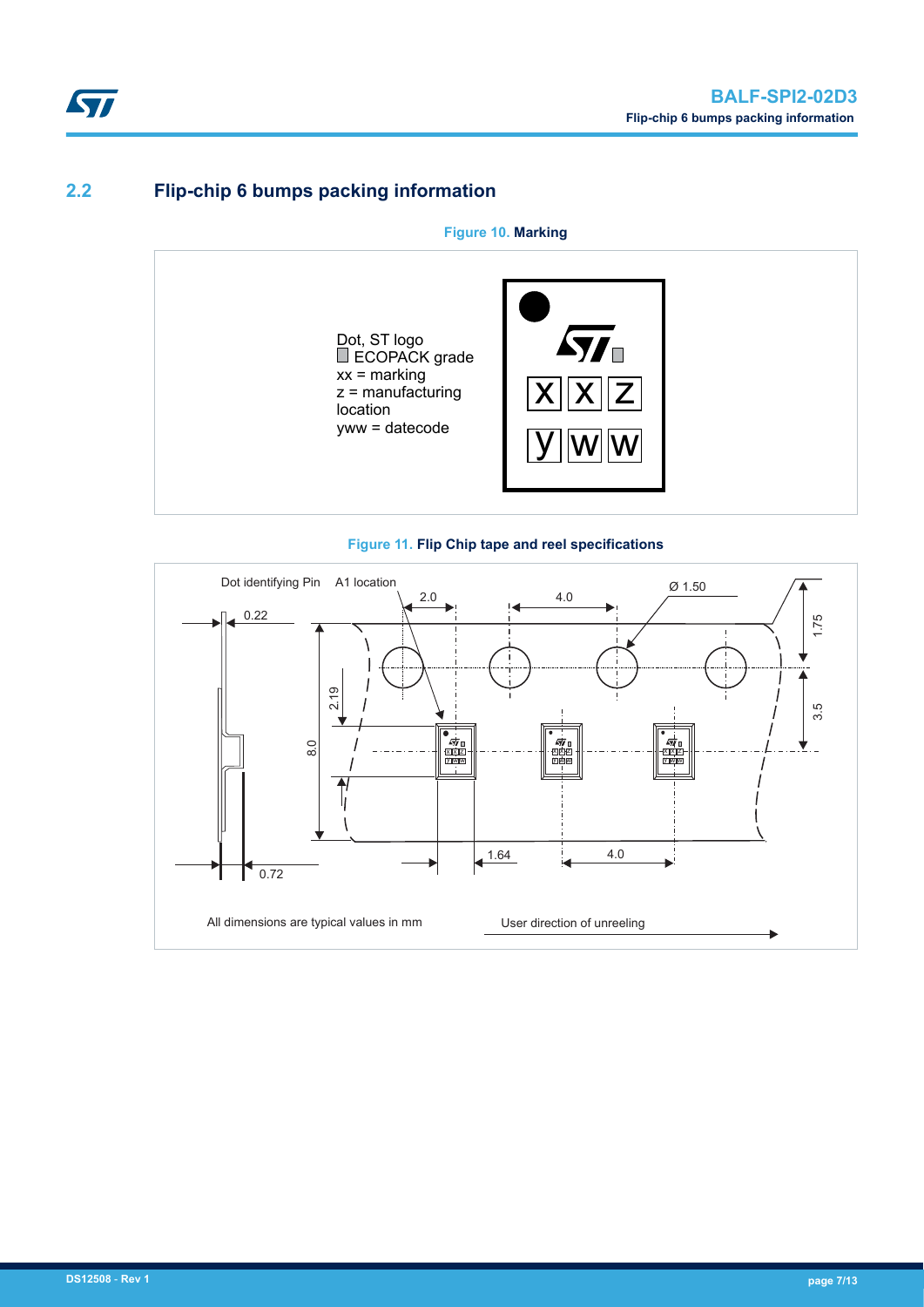

## **3 PCB assembly recommendations**

### **3.1 Land pattern**

#### **Figure 12. Recommended balun land pattern**





*Note: (\*)Clearance 250 µm is needed to ensure good sensitivity. (\*\*)1000 µm length between S2-LP & balun (between center QFN pads to center IPD pads).*

**Figure 13. PCB stack-up recommendations**

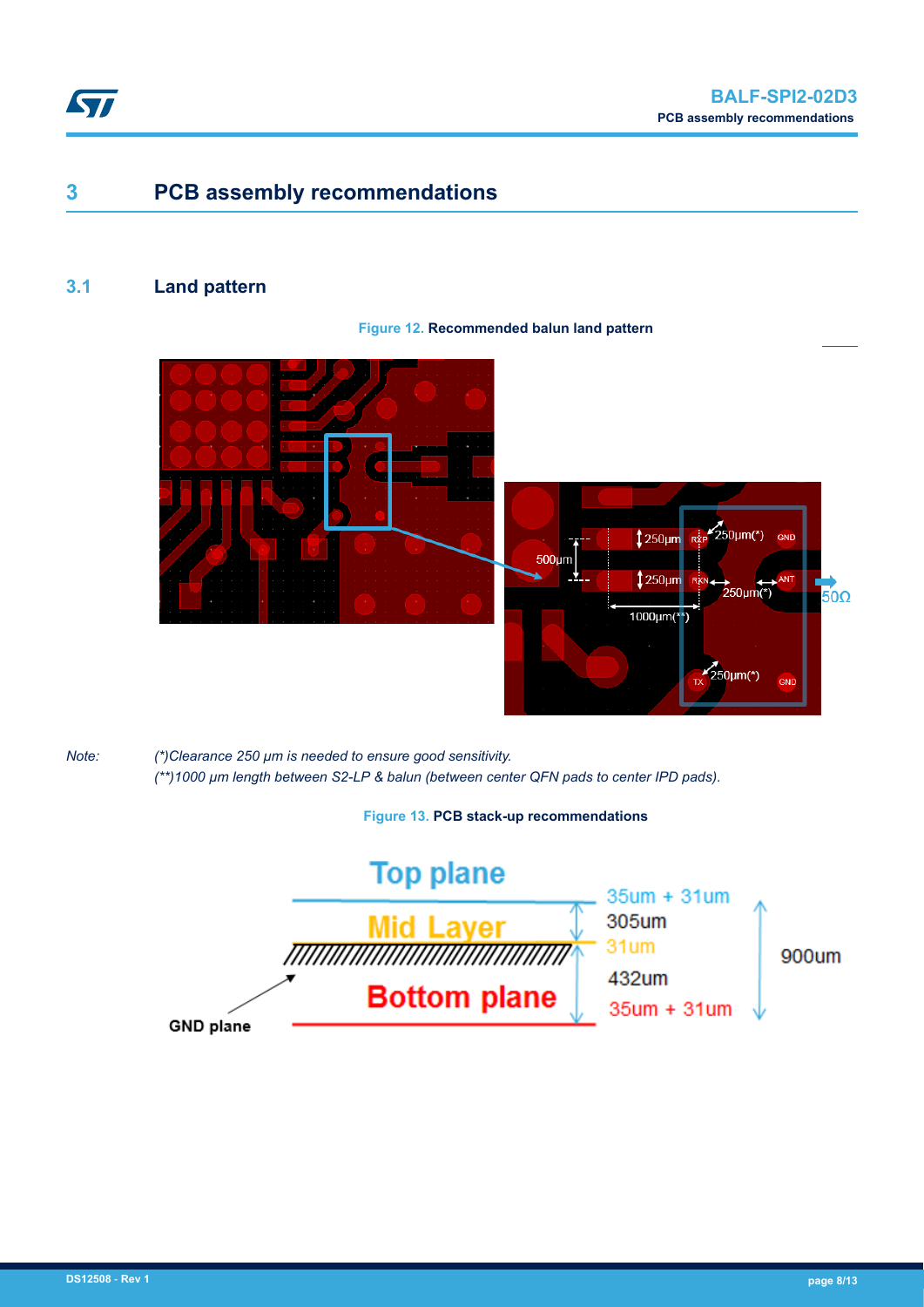

### **3.2 Stencil opening design**



\*depending on paste, it can go down to 270 µm

330 µm recommended\*

330 µm recommended\*

\*depending on paste, it can go down to 270 µm

#### **3.3 Solder paste**

- 1. Halide-free flux qualification ROL0 according to ANSI/J-STD-004.
- 2. "No clean" solder paste is recommended.
- 3. Offers a high tack force to resist component movement during high speed.
- 4. Use solder paste with fine particles: powder particle size 20-38 µm.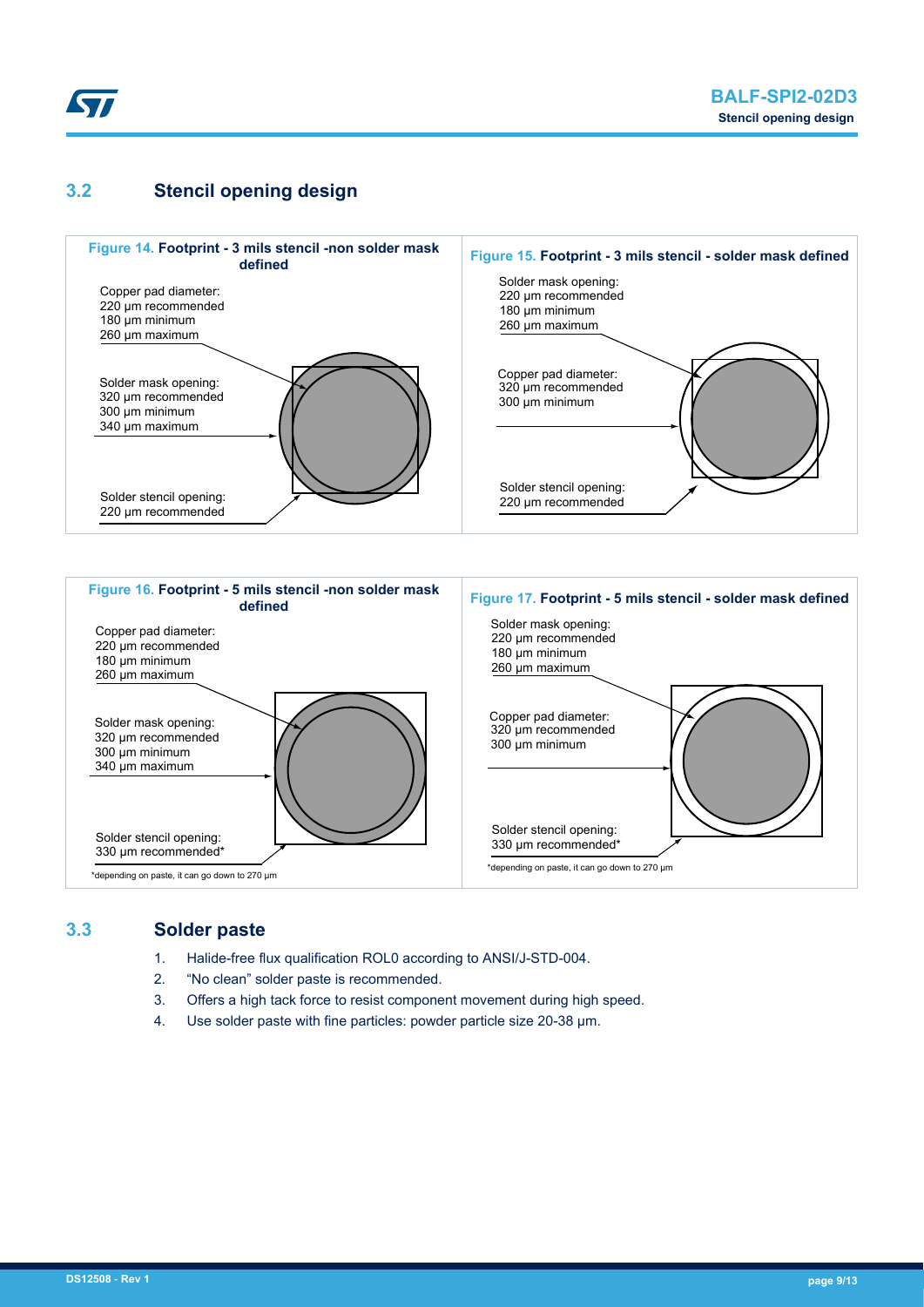### **3.4 Placement**

- 1. Manual positioning is not recommended.
- 2. It is recommended to use the lead recognition capabilities of the placement system, not the outline centering
- 3. Standard tolerance of ±0.05 mm is recommended.
- 4. 1.0 N placement force is recommended. Too much placement force can lead to squeezed out solder paste and cause solder joints to short. Too low placement force can lead to insufficient contact between package and solder paste that could cause open solder joints or badly centered packages.
- 5. To improve the package placement accuracy, a bottom side optical control should be performed with a high resolution tool.
- 6. For assembly, a perfect supporting of the PCB (all the more on flexible PCB) is recommended during solder paste printing, pick and place and reflow soldering by using optimized tools.

### **3.5 PCB design preference**

- 1. To control the solder paste amount, the closed via is recommended instead of open vias.
- 2. The position of tracks and open vias in the solder area should be well balanced. A symmetrical layout is recommended, to avoid any tilt phenomena caused by asymmetrical solder paste due to solder flow away.

### **3.6 Reflow profile**





- *Note: More information is available in the application note:*
	- *AN2348 Flip-Chip: "Package description and recommendations for use"*



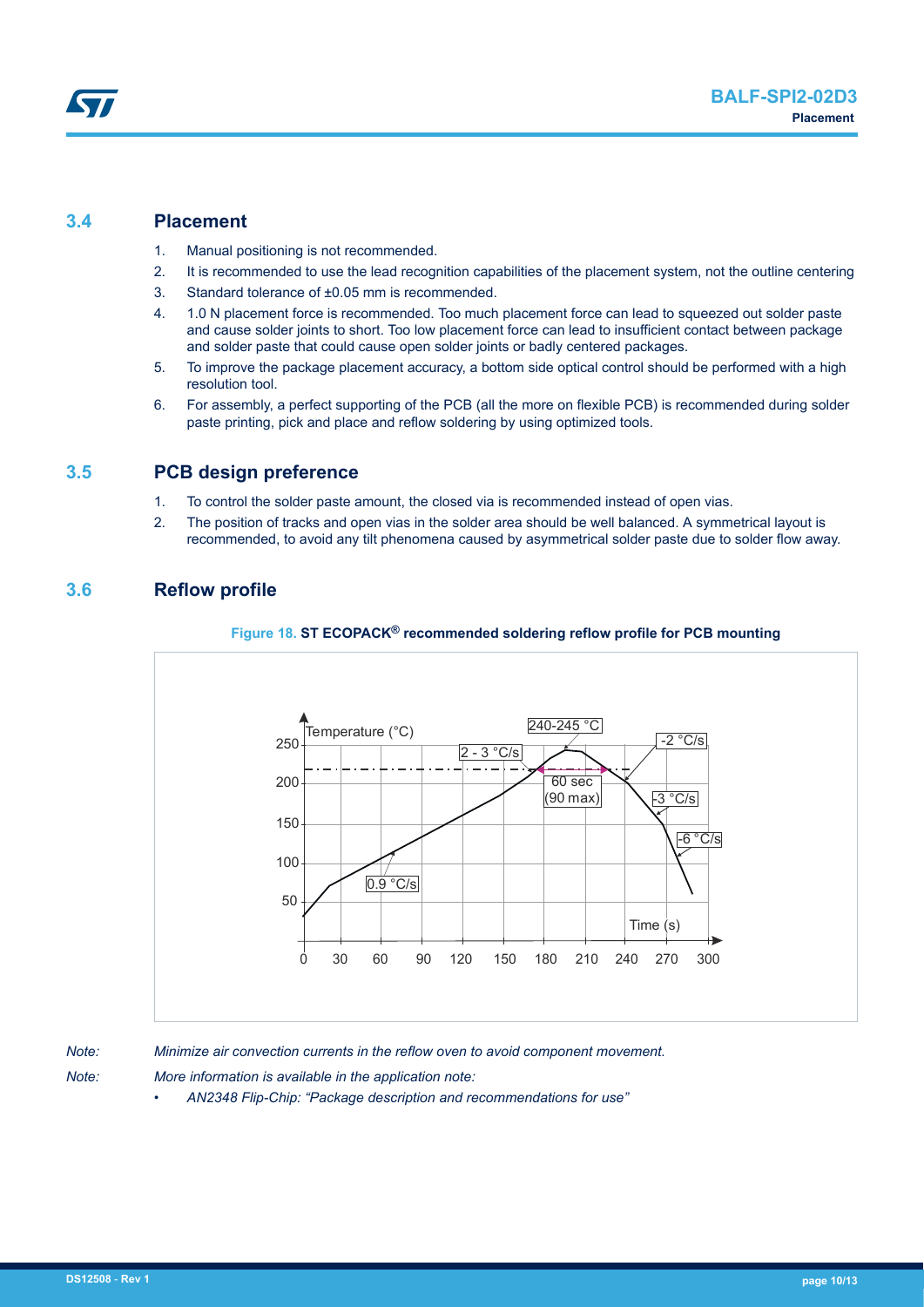

## **4 Ordering information**

| Order code     | Marking | Package           | Weiaht | Base qtv. | Delivery mode |
|----------------|---------|-------------------|--------|-----------|---------------|
| BALF-SPI2-02D3 | TN      | Flip-Chip 6 bumps | 3.4 mg | 5000      | Tape and reel |

**Table 5. Ordering information**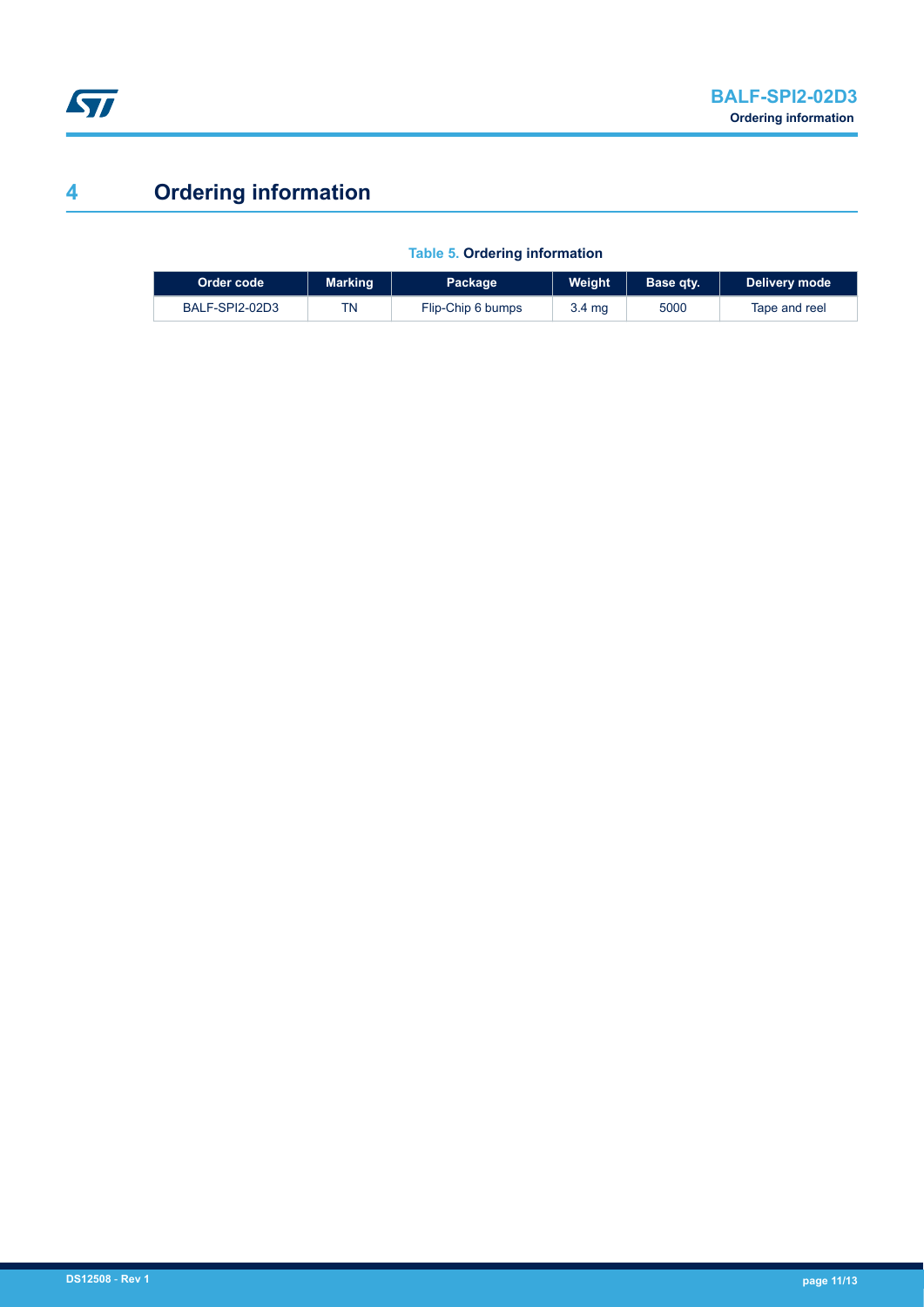## **Revision history**

#### **Table 6. Document revision history**

| Date <sup>'</sup> | <b>Revision</b> | <b>Changes</b>   |
|-------------------|-----------------|------------------|
| 02-May-2018       |                 | Initial release. |